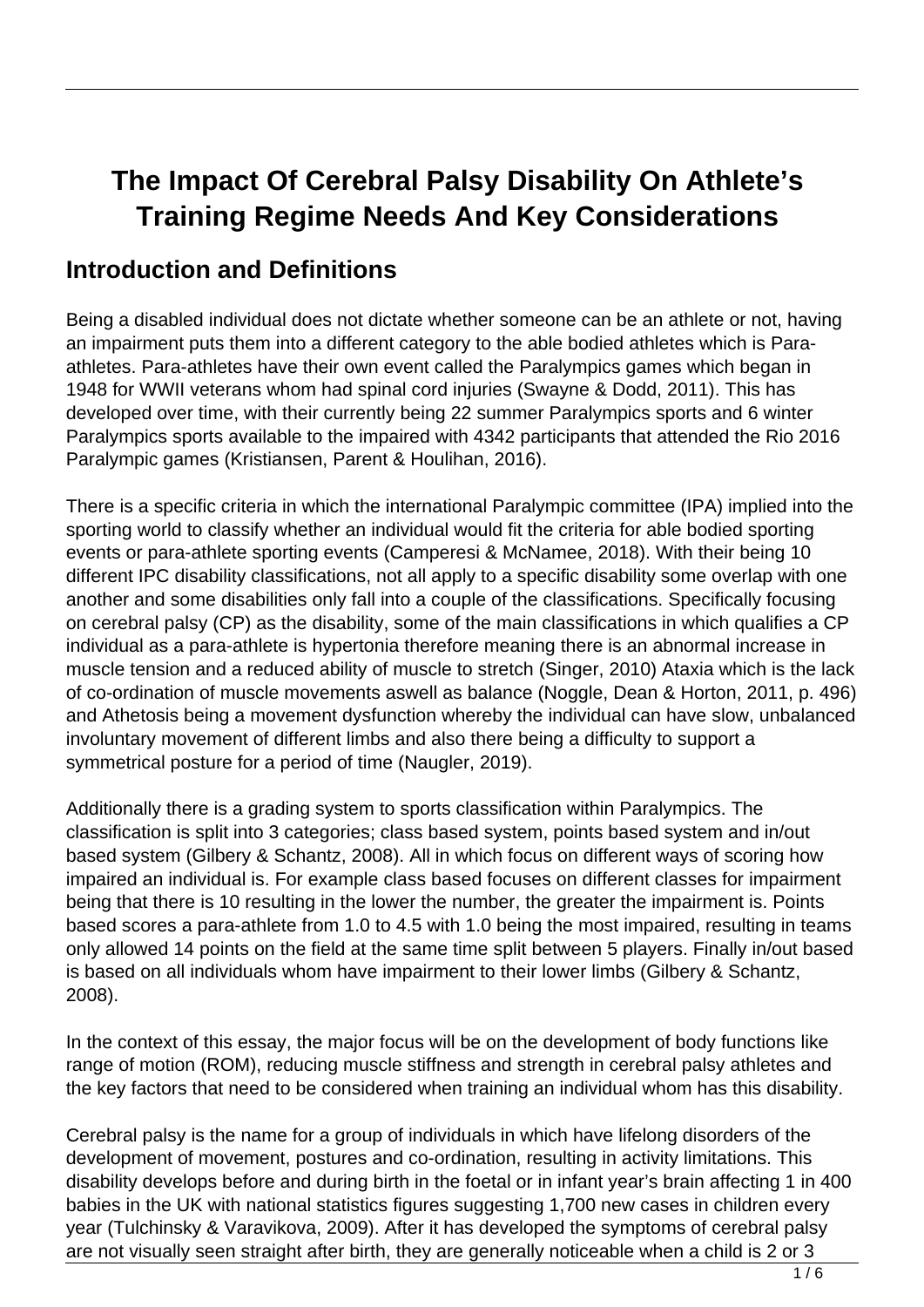years of age (Zitelli, McIntire & Nowalk, 2012). The common symptoms that are experienced are delays of reaching different development milestones such as not being able to walk by 18months which is something able bodied individuals achieve. Hypotonia/hypertonia, unstable and impaired gait being that an individual will walk scissor like or toe walk. With their also being a decrease muscle mass and impairment to joint mobility (Gage, Schwartz, Koop & Novacheck, 2009). The severity of the symptoms depends on the individual, some experiencing minor problems and others experiencing severe problems.

Furthermore cerebral palsy has 3 main types of classifications based upon the motor impairment status which is reflective on the site of the brain injury. These are spastic CP, Ataxic CP and Athetoid CP.

#### **Spastic CP:**

Spastic CP accounting for 70-80% of cases and emerges from motor cortex damage (McCandless, 2010). Motor cortex being the region of the cerebral cortex that's plans, controls and executes voluntary movements of the body (Cramer & Darby, 2005). The main symptom which is experienced by this classification is hypertonia resulting in uncontrolled muscle spasms that can lead to soft tissue injuries (Adkinson, 2018).

#### **Ataxic CP:**

Ataxic CP being the least diagnosed type and accounting for 5-10% of all cases (McCandless, 2010). This type of cerebral palsy is caused by damage being inflicted upon the cerebellum in which is responsible for ensuring movement are accurate and adaptive. Functions in particular are to maintain balance and posture of the body, coordination of voluntary movements and also cognitive functions such as language and speech. The symptoms that are experienced are movement tremors which occur in the arms, trunk and legs when carrying out fine motor tasks (New & Cochran, 2007).

#### **Athetoid CP:**

Athetoid CP being the last classification accounts for 10-20% of cases and is developed as a result of damage to the developing brain, in particular damage to the basal ganglia and/or the cerebellum (McCandless, 2010). Individuals who have this type of CP experience both hypertonia and Hypotonia resulting in the inability to control and regulate muscle tone. Additionally they also get symptoms which makes it hard to walk or grasp objects due to voluntary movements in the hands, arms, feet and legs.

#### **Impact on function:**

CP also split into 4 categories based upon the regional impairment an individual has. Hemiplegia being that only one side of the body is affected. Monoplegia is a restriction of one limb being affected and potentially paralysis. Diplegia is when there is paralysis of corresponding parts on both sides of the body for example both legs or both arms and finally Quadriplegia being that there is full loss of movement to all four limbs and torso of the body resulting in both sensory and motor lost (Canale & Beaty, 2012). All in which has an impact on the functions of the body. All CP conditions will have a likelihood of overuse injuries as a result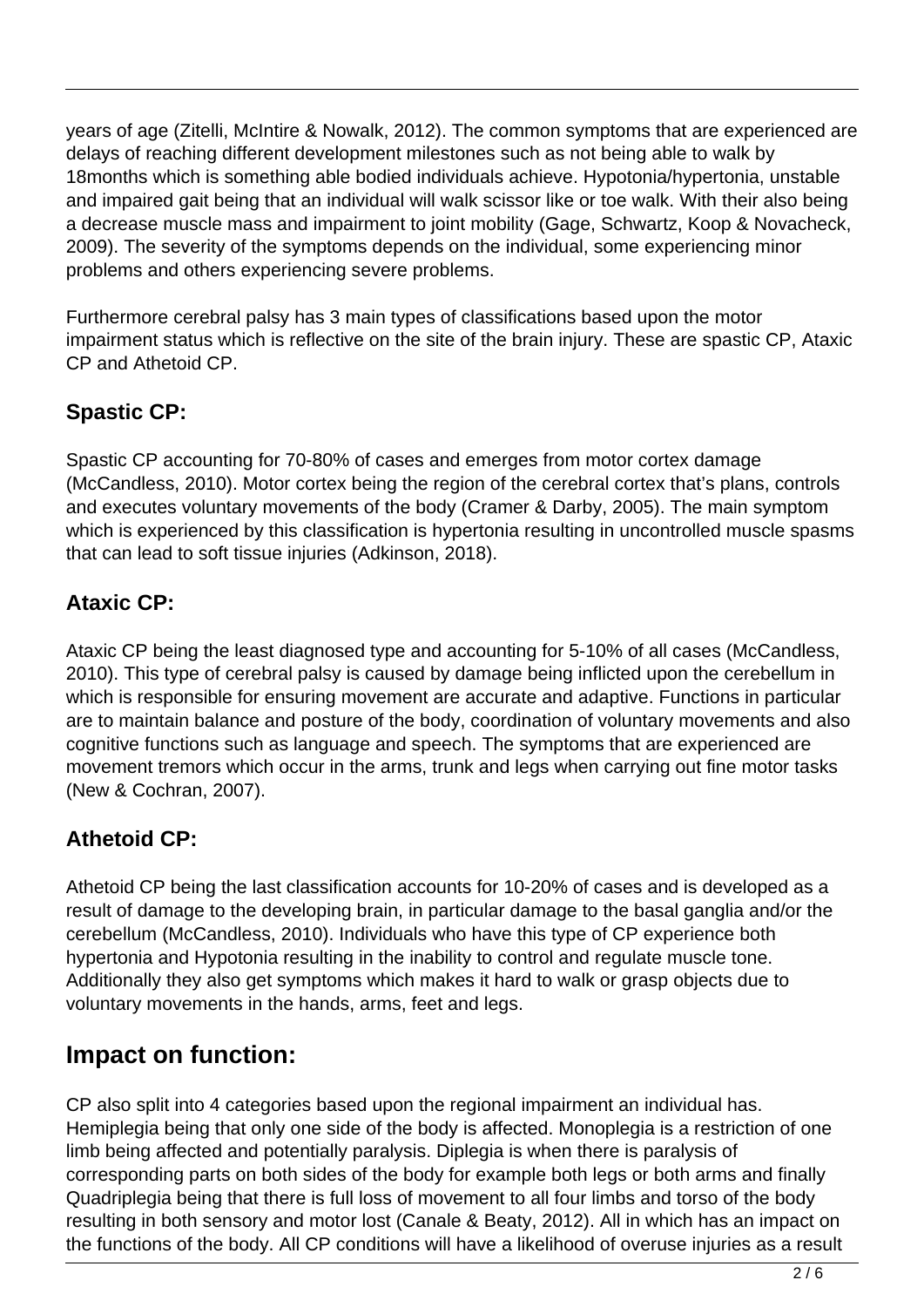of the constant poor mechanical loading through the muscles, joints, ligaments and soft tissue (Rimmer, 2007).

Moreover, there are many potential injury mechanism that athletes with CP will encounter but generally speaking as an overview for all, they will lack the ability of being able to exert force in comparison to able boded athletes (Magee, Zachazewski, Quillen & Manske, 2010). Hemiplegia athletes will suffer from overuse injuries as a result of asymmetry during gait, whereas on the other hand diplegic and quadriplegic athletes are more incline to experience lower limb overuse injury due to distorted gait which is where they walk scissor like or toe walk (Kaufman, 2007). As an example, specifically focusing on spastic cerebral palsy individuals as a result of them experiencing an abnormal amount of high muscle tone compared to an able bodied person they are susceptible to overuse injuries whether that is to be associated with muscle tone, stability, posture or mobility around joints and structure specifically affected.

With there being many key injury mechanism CP athletes can encounter and severe functional detriments of the body, a training approach is a key process in which all coaches need to adhere to when working with any type of disabled athletes (Schmoll, 1987). The process is to consider what the sport demands are and what it takes from an individual to win. The physiological and biomechanical requirements of the sport and the movement needs are analysed with disability specific considerations taken into account. Whilst the injury risk factors are key considerations to consider, with a strength and conditioning programme being the end result.

With this training approach in mind, S&C coaches are then able to come up with a training programme which is adapted to the needs of a spastic cerebral palsy athlete taken into account physical perfromance variables that need to be considered. Some specific physical considerations include, ROM, their regional impairment, strength, hypertonia and being cautious of the injury they are most likely to sustain. For example a rehabilitative strategy which can be implemented is strength training.

## **Implications & Applications:**

For an athlete whom is not able bodied and suffers from CP, training sessions and interventions are tailored to reduce the risk of further injuring the already affected area (Sheen, 2003). Important factors regarding training cerebral palsy individuals that should be considered is the environment, for some athletes that suffer from cerebral palsy working out in cold temperature in the winter season can have a detrimental effect upon the body and performance (Miller, 1995). Another factor for a strength and conditioning coach (S&C) is that no two people with the same condition are the same, resulting in the coach having to take into consideration Asymmetry, adaptation potential, restoring function, injury risk, the exercise selection/options available and classification/function.

Firstly targeting ROM and hypertonia which is the increase in muscle tension using passive stretching and passive movement has become the most commonly known rehabilitation strategy to aid cerebral palsy athletes. Pin, Dyke and Chan (2006); Theis, Korff, Kairon and Mohagheghi (2013) studies state that after using passive stretching for 10-20 minutes there was a significant difference during pre and post stretching. Both studies found doing a sustained amount of stretching longer than normal improved ROM and also reduced spasticity of muscles around the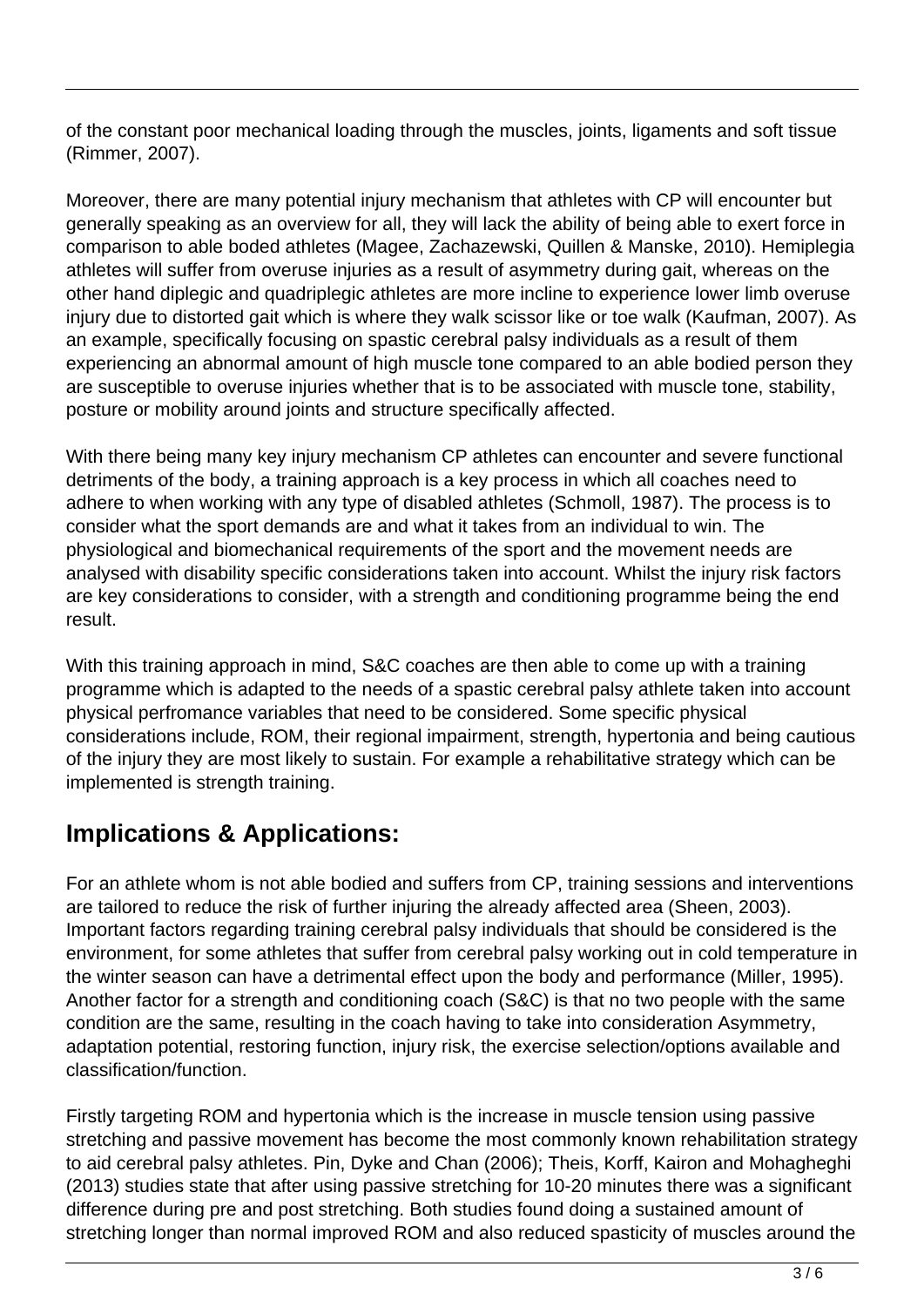affected joints area. Additionally muscle fascicles length increased a significant amount as a result of passive stretching, which for athletes whom have cerebral palsy is an important factor due to the reduced ability of the muscle to stretch. Passive stretching known to increase ROM and lengthen muscle fascicles within CP athletes more effectively than active stretching, this is because there is an external force being applied either by a partner or physiotherapist to intensify the stretch compared to active stretching which requires one to hold a position with no assistance except from the strength of their agonist muscle (Hales, 2006). As a result of cerebral palsy individuals on most occasions not having control over some muscles, passive recovery should be prioritised by an S&C coach into a programme for 10-20 minutes due to the increase in fascicle length allows for the muscle to stretch. Therefore, incorporating passive stretching before a CP athlete starts to do exercise whether in competition or following an S&C coaches programmes will allow for there to be a decrease in the risk of injury and also an increase in the amount of control the athlete has over posture and muscles group whilst doing exercise as they would have strengthened it in the pre exercise stage (Alter, 2004).

Moreover another physical therapy intervention which should be included in a CP athletes programme is strength training. This would be the most logical starting point for a coach who is helping a cerebral palsy athlete. Previous research states that children who suffer from cerebral palsy, spastic Diplegia to be specific whom had only 50% of normal strength and spastic hemiplegia who had 20% strength asymmetry in comparison to able bodied athletes had significant strength gains in the muscles which were targeted. Furthermore there was also a higher gait velocity resulting from an increase of cadence having a greater impact on walking (Damiano & Abel, 2004). Taylor, Dodd and Larkin (2009), study also supporting the assertion that strength training can help a CP individual with strengthening affected muscles, posture and balance. Final results of the study stating, CP individuals taking part in 10 week's worth of strength training interventions increase leg strength by 22.0%, arm strength by 17.2% and improved performance of sit to stand.

On the other hand as much as strength training contributes to CP athlete's performance greatly and benefits them in everyday life, there are precautions and risks that need to lowered and taken into consideration. An S&C coach will need to make some adaptations for CP athletes and which category they fall under regional impairment. For example specifically focusing on strengthening the quadriceps, a leg extension would be the exercise to perform (Houbolt & Denman, 1998). For an athlete who suffers from quadriplegia meaning the whole body being affected, it is very likely they would not be able to transfer themselves from a wheelchair to a machine so the exercise would be adapted using ankle/leg weights and performing the exercise in the wheelchair. Another example would be an athlete suffering from hemiplegia CP would need assistant in keeping balance when performing a bicep curl with free weights without the extra support of keeping the body upright there is an increase in injury to the affected area and also to whole body with posture and balance being restricted (Woude, Hoekstra & Groot, 2010). In regards to repetitions and weight size, this is something that a coach would also need to keep an eye on more than they would with able bodied athletes due to constant and continual of both can cause coordination problems and increase the risk of injury and fatigue if not monitored correctly (Taylor, Dodd, McBurney & Graham, 2004).

Additionally balance training is another key aspect of a training programme that is very important to develop stability in postural balance in CP athlete. El-Shamy and El-Kafy (2013); Nam, Kim and Yun (2017), study supports this assertion as a result of their study showing an individual who suffers from diplegic CP had significant improvement of postural balance control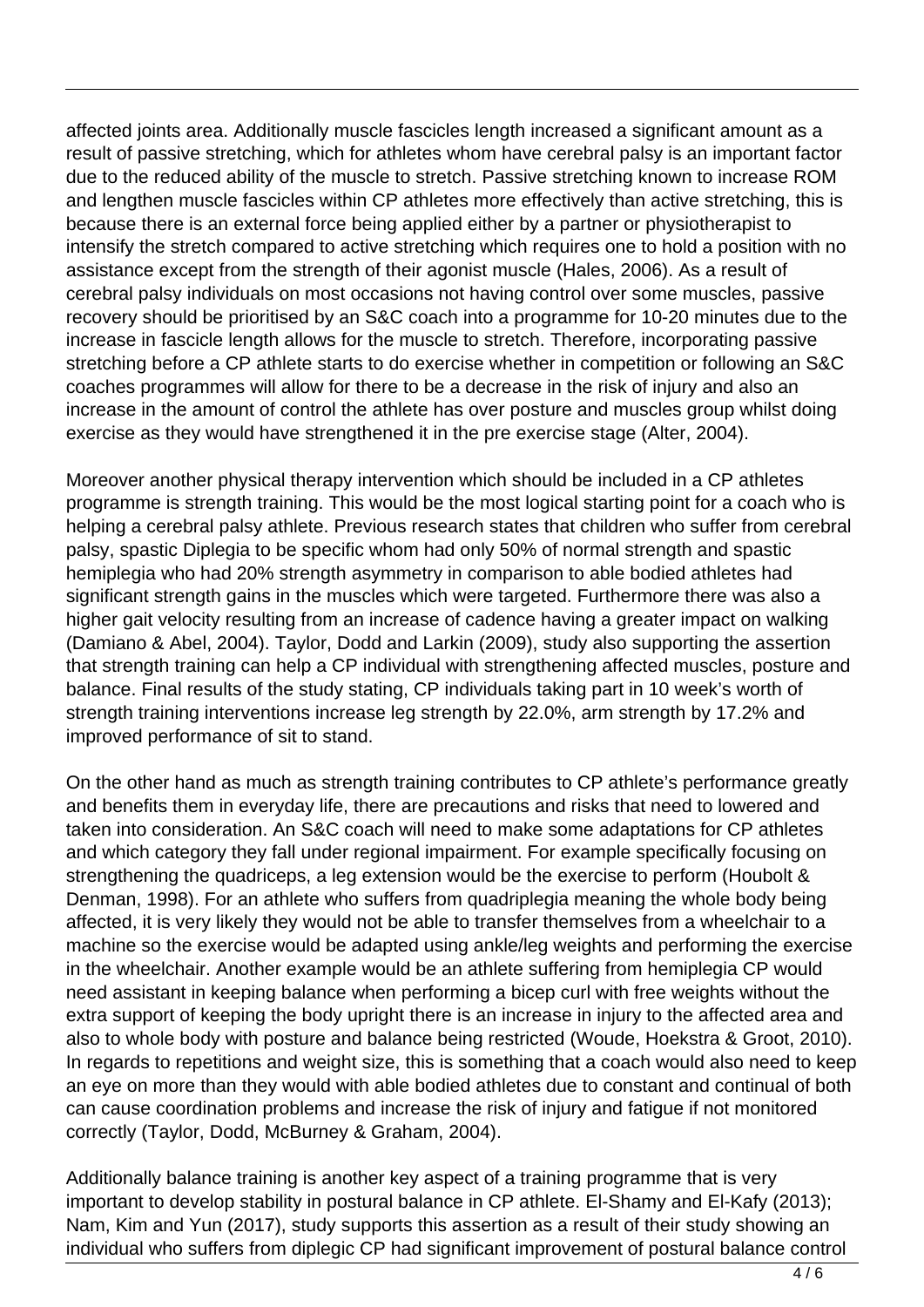when including 30 minutes, 3 times a week for 3 months into training. Balance training mainly focusing on further increasing the strength of muscles that hold the body upright including legs and core (Auld & Johnston, 2014). In terms of all the exercises that would be prescribed to an able bodied athlete by an S&C coach, these can be applied to all populations but would require some adjustments in regards to the disability which is being dealt with and also the requirement of the sport. In most cases as stated above there are ways of adapting exercises to suit everyone's needs.

# **Conclusion:**

In conclusion the main findings of this study was, there are multiple different CP that an individual can have. Also CP can affect different parts of the body resulting in many different diagnosis and impairments. When a S&C coach is training or producing a programme specifically for CP athletes there are specific factors that need to be taken into consideration but most exercises that would be prescribed to an able bodied athlete can be used with some adjustment if needed. Finally, there are rehabilitation strategies in which S&C coaches may not include in able bodied training programme because that specific area does not need to development further as an improvement where as it is vital in a CP programme.

## **References**

- 1. Adkinson, J. (2018). Management of spastic conditions of the upper extremity. Philadelphia: Saunders/Elsevier.
- 2. Alter, M. (2004). Science of flexibility. Champaign, IL: Human Kinetics.
- 3. Auld, M., & Johnston, L. (2014). "Strong and steady": a community-based strength and balance exercise group for children with cerebral palsy. Disability and Rehabilitation, 36(24), 2065-2071.
- 4. Camperesi, S., & McNamee, M. (2018). Bioethics, Genetics and Sport. New York: Routledge.
- 5. Canale, S., & Beaty, J. (2012). Campbell's operative orthopaedics. St. Louis, Mo.: Elsevier/Mosby.
- 6. Cramer, G., & Darby, S. (2005). Clinical anatomy of the spine, spinal cord, and ANS. Lombard: Elsevier.
- 7. Damiano, D., & Abel, M. (1998). Functional outcomes of strength training in spastic cerebral palsy. Archives of Physical Medicine and Rehabilitation, 79(2), 119-125.
- 8. El-Shamy, S., & Abd El Kafy, E. (2013). Effect of balance training on postural balance control and risk of fall in children with diplegic cerebral palsy. Disability and Rehabilitation, 36(14), 1176-1183.
- 9. Gage, J., Schwartz, M., Koop, S., & Novacheck, T. (2009). The Identification and Treatment of Gait Problems in Cerebral Palsy, 2nd Edition. London: Mac Keith Press.
- 10. Gilbert, K., & Schantz, O. (2008). The Paralympic Games. Maidenhead: Meyer & Meyer.
- 11. Hales, D. (2006). An invitation to health. Belmont, CA: Wadsworth/Cengage Learning.
- 12. Houbolt, M., & Denman, K. (1998). Coaching athletes with cerebral palsy. Belconnen: Australian Sports Commission.
- 13. Kaufman, D. (2007). Clinical neurology for psychiatrists. Philadelphia: Elsevier.
- 14. Kristiansen, E., Parent, M., & Houlihan, B. (2016). Elite youth sport policy and management. London: Taylor & Francis.
- 15. Magee, D., Zachazewski, J., Quillen, W., & Manske, R. (2010). Athletic and Sport Issues